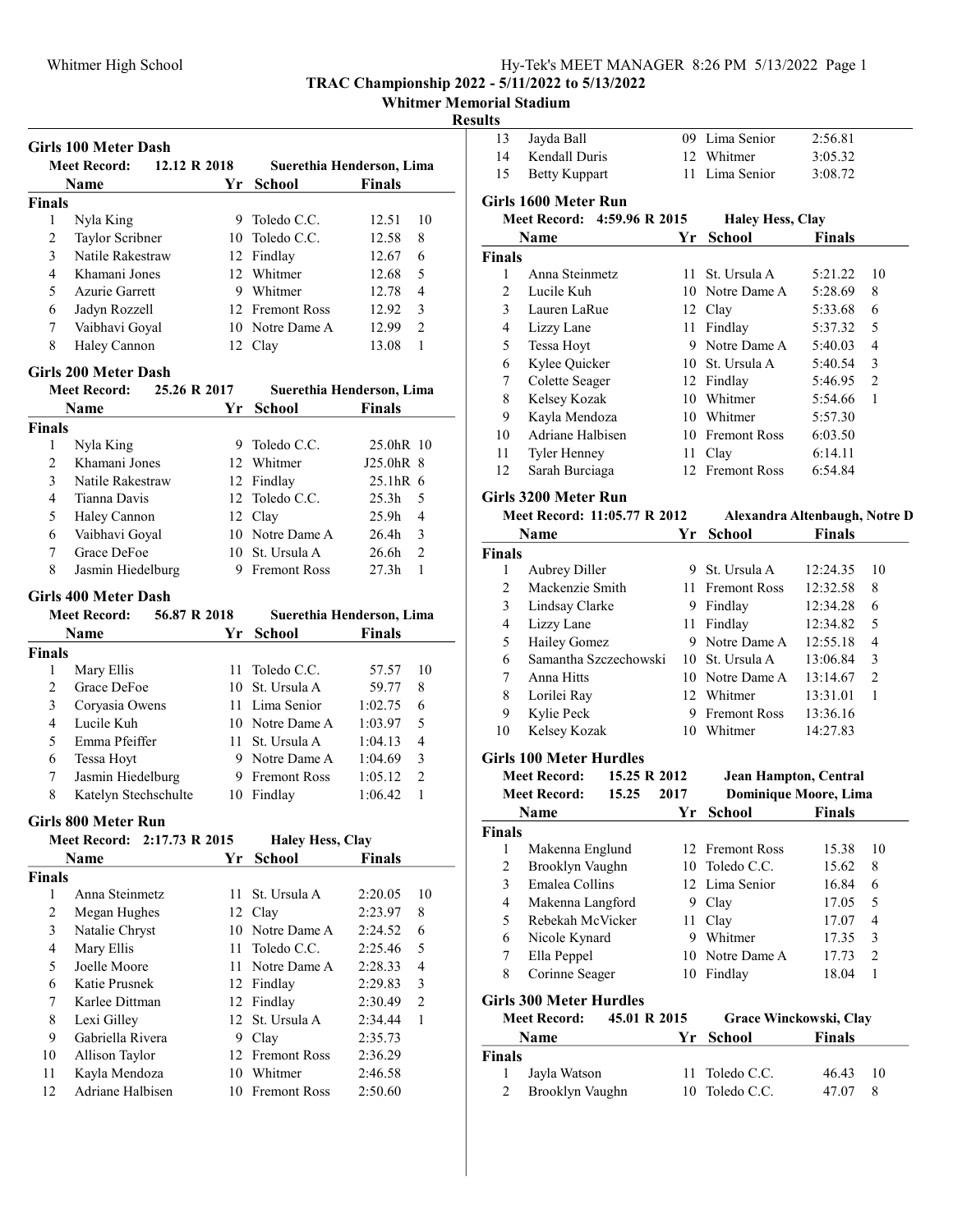Whitmer Memorial Stadium

### Result

| Finals  (Girls 300 Meter Hurdles) |                                     |      |                           |                            |  |
|-----------------------------------|-------------------------------------|------|---------------------------|----------------------------|--|
|                                   | Name                                |      | Yr School                 | <b>Finals</b>              |  |
| 3                                 | <b>Azurie Garrett</b>               |      | 9 Whitmer                 | 47.14<br>6                 |  |
| 4                                 | Emalea Collins                      |      | 12 Lima Senior            | 50.50<br>5                 |  |
| 5                                 | Emma Martin                         |      | 9 Clay                    | 50.82<br>4                 |  |
| 6                                 | Ella Peppel                         |      | 10 Notre Dame A           | 3<br>50.91                 |  |
| 7                                 | Payton Donnelly                     | 11 - | St. Ursula A              | 2<br>51.86                 |  |
| ---                               | Makenna Langford                    | 9.   | Clay                      | DQ                         |  |
|                                   |                                     |      |                           |                            |  |
|                                   | Girls 4x100 Meter Relay             |      |                           |                            |  |
|                                   | <b>Meet Record:</b><br>48.86 R 2021 |      | <b>Fremont Ross</b>       |                            |  |
|                                   | Morisette, Kirksey, Elkins, Rozell  |      |                           |                            |  |
|                                   | Team                                |      | Relay                     | <b>Finals</b>              |  |
| <b>Finals</b>                     |                                     |      |                           |                            |  |
| $\mathbf{1}$                      | Toledo C.C.                         |      |                           | 48.77R 10                  |  |
|                                   | 1) Tianna Davis 12                  |      | 2) Nyla King 9            |                            |  |
|                                   | 3) Jara Johnson 10                  |      | 4) Taylor Scribner 10     |                            |  |
| 2                                 | Whitmer                             |      |                           | 50.12<br>8                 |  |
|                                   | 1) Azurie Garrett 9                 |      | 2) Brianna Wilcox 9       |                            |  |
|                                   | 3) Liberty Baidel 10                |      | 4) Khamani Jones 12       |                            |  |
| 3                                 | <b>Fremont Ross</b>                 |      |                           | 51.27<br>6                 |  |
|                                   | 1) Makenna Englund 12               |      | 2) Briana Morrisette 12   |                            |  |
|                                   | 3) Allison Taylor 12                |      | 4) Jadyn Rozzell 12       |                            |  |
| 4                                 | Findlay                             |      |                           | 51.66<br>5                 |  |
|                                   | 1) Shania Arnett 9                  |      | 2) Natile Rakestraw 12    |                            |  |
|                                   | 3) Hannah Ragland 11                |      |                           | 4) Katelyn Stechschulte 10 |  |
| 5                                 | St. Ursula Academy                  |      |                           | 52.19<br>4                 |  |
|                                   | 1) Daley Meklus 12                  |      | 2) Hannah Thebeau 9       |                            |  |
|                                   | 3) Anna Harrison 11                 |      |                           | 4) Kennidee Rodriguez 12   |  |
| 6                                 | Notre Dame Academy                  |      |                           | 53.83<br>3                 |  |
|                                   | 1) Ja'Nya Anderson 11               |      | 2) Carlie Kukiela 11      |                            |  |
|                                   | 3) Savannah Edwards 11              |      | 4) Vaibhavi Goyal 10      |                            |  |
| 7.                                | Clay                                |      |                           | 54.46<br>2                 |  |
|                                   | 1) Haley Cannon 12                  |      | 2) Ella Moore 11          |                            |  |
|                                   | 3) Ashlyn Parkhurst 10              |      | 4) Faith Nagypaul 10      |                            |  |
| 8.                                | Lima Senior                         |      |                           | 58.78<br>1                 |  |
|                                   | 1) Shantise Mayes 10                |      | 2) Quinjetta Cannon 09    |                            |  |
|                                   | 3) Jamyla Lynch 10                  |      | 4) Maggie Bloomfield 11   |                            |  |
|                                   |                                     |      |                           |                            |  |
|                                   | Girls 4x200 Meter Relay             |      |                           |                            |  |
|                                   | Meet Record: 1:42.15 R 2012         |      | <b>Notre Dame Academy</b> |                            |  |
|                                   | Kynard, Young, Matthews, Williams   |      |                           |                            |  |
|                                   | Team                                |      | Relay                     | <b>Finals</b>              |  |
| <b>Finals</b>                     |                                     |      |                           |                            |  |
| 1                                 | Toledo C.C.                         |      |                           | 1:44.02<br>10              |  |
|                                   | 1) Tianna Davis 12                  |      | 2) Nyla King 9            |                            |  |
|                                   | 3) Mary Ellis 11                    |      | 4) Taylor Scribner 10     |                            |  |
| 2                                 | Findlay                             |      |                           | 1:48.43<br>8               |  |
|                                   | 1) Elizabeth Laird 12               |      | 2) Hannah Ragland 11      |                            |  |
|                                   | 3) Natile Rakestraw 12              |      |                           | 4) Katelyn Stechschulte 10 |  |
| 3                                 | Fremont Ross                        |      |                           | 1:48.64<br>6               |  |
|                                   | 1) Jasmin Hiedelburg 9              |      | 2) Briana Morrisette 12   |                            |  |
|                                   | 3) Jadyn Rozzell 12                 |      | 4) Makenna Englund 12     |                            |  |
| 4                                 | St. Ursula Academy                  |      |                           | 1:49.47<br>5               |  |
|                                   | 1) Martina Homer 10                 |      | 2) Grace DeFoe 10         |                            |  |
|                                   | 3) Payton Donnelly 11               |      |                           | 4) Kennidee Rodriguez 12   |  |
|                                   |                                     |      |                           |                            |  |

| llts |        |                                                |                  |                                               |    |
|------|--------|------------------------------------------------|------------------|-----------------------------------------------|----|
|      | 5      | Whitmer                                        |                  | 1:54.36                                       | 4  |
|      |        | 1) Martina Stevens 11                          |                  | 2) Savannah French 11                         |    |
|      |        | 3) Aaliyah Williams 10                         |                  | 4) Aniyah Smith 9                             |    |
|      | 6      | Notre Dame Academy                             |                  | 1:55.89                                       | 3  |
|      |        | 1) Marley Wilhelm 12                           |                  | 2) Jordan Tracy 11                            |    |
|      |        | 3) Savannah Edwards 11                         |                  | 4) Vaibhavi Goyal 10                          |    |
|      | 7      | Clay                                           |                  | 2:00.36                                       | 2  |
|      |        | 1) Gabriella Rivera 9                          |                  | 2) Ella Moore 11                              |    |
|      |        | 3) Ashlyn Parkhurst 10                         |                  | 4) Faith Nagypaul 10                          |    |
|      | 8      | Lima Senior                                    |                  | 2:06.50                                       | 1  |
|      |        | 1) Shantise Mayes 10                           |                  | 2) Quinjetta Cannon 09                        |    |
|      |        | 3) Jamyla Lynch 10                             |                  | 4) Maggie Bloomfield 11                       |    |
|      |        |                                                |                  |                                               |    |
|      |        | <b>Girls 4x400 Meter Relay</b>                 |                  |                                               |    |
|      |        | Meet Record: 3:59.44 R 2017                    |                  | <b>Central Catholic</b>                       |    |
|      |        | Denko, Ellis, Taylor Mcgee, Kovacs             |                  |                                               |    |
|      |        | <b>Team</b>                                    | Relay            | Finals                                        |    |
|      | Finals |                                                |                  |                                               |    |
|      | 1      | Toledo C.C.                                    |                  | 4:02.02                                       | 10 |
|      |        | 1) Tianna Davis 12                             |                  | 2) Jayla Watson 11                            |    |
|      |        | 3) Brooklyn Vaughn 10                          | 4) Mary Ellis 11 |                                               |    |
|      | 2      | St. Ursula Academy                             |                  | 4:10.30                                       | 8  |
|      |        | 1) Hannah Thebeau 9                            |                  | 2) Anna Steinmetz 11                          |    |
|      |        | 3) Emma Pfeiffer 11                            |                  | 4) Grace DeFoe 10                             |    |
|      | 3      | Notre Dame Academy                             |                  | 4:16.12                                       | 6  |
|      |        | 1) Lucile Kuh 10                               | 2) Tessa Hoyt 9  |                                               |    |
|      |        | 3) Emma Gill 9                                 |                  | 4) Natalie Chryst 10                          |    |
|      | 4      | Clay                                           |                  | 4:17.47                                       | 5  |
|      |        | 1) Makenna Langford 9                          |                  | 2) Lauren LaRue 12                            |    |
|      |        | 3) Megan Hughes 12                             |                  | 4) Emma Martin 9                              |    |
|      | 5      | Findlay                                        |                  | 4:22.69                                       | 4  |
|      |        | 1) Amber Bihn 9                                |                  |                                               |    |
|      |        | 3) Lilly Zaciewski 9                           |                  | 4) Karlee Dittman 12                          |    |
|      | 6      | <b>Fremont Ross</b>                            |                  | 4:42.08                                       | 3  |
|      |        | 1) Adriane Halbisen 10                         |                  |                                               |    |
|      |        | 3) Jasmin Hiedelburg 9                         |                  | 2) Sarah Burciaga 12<br>4) Kyrah Messer 9     |    |
|      | 7      | Lima Senior                                    |                  | 4:45.72                                       | 2  |
|      |        |                                                |                  |                                               |    |
|      |        | 1) Shantise Mayes 10<br>3) Quinjetta Cannon 09 |                  | 2) Jamyla Lynch 10<br>4) Maggie Bloomfield 11 |    |
|      |        |                                                |                  |                                               |    |
|      |        | Girls 4x800 Meter Relay                        |                  |                                               |    |
|      |        | Meet Record: 9:38.90 R 2019                    |                  | <b>Notre Dame Academy</b>                     |    |
|      |        | Miller, Mick, Vinning, Vinning                 |                  |                                               |    |
|      |        | Team                                           | Relay            | <b>Finals</b>                                 |    |
|      | Finals |                                                |                  |                                               |    |
|      | 1      | Notre Dame Academy                             |                  | 9:54.45                                       | 10 |
|      |        | 1) Lucile Kuh 10                               |                  | 2) Joelle Moore 11                            |    |
|      |        | 3) Tessa Hoyt 9                                |                  | 4) Natalie Chryst 10                          |    |
|      | 2      | St. Ursula Academy                             |                  | 10:02.47                                      | 8  |
|      |        | 1) Aubrey Diller 9                             |                  | 2) Lexi Gilley 12                             |    |
|      |        | 3) Kylee Quicker 10                            |                  | 4) Anna Steinmetz 11                          |    |
|      | 3      | Findlay                                        |                  | 10:03.80                                      | 6  |
|      |        | 1) Karlee Dittman 12                           |                  | 2) Lizzy Lane 11                              |    |
|      |        | 3) Colette Seager 12                           |                  | 4) Katie Prusnek 12                           |    |
|      |        |                                                |                  |                                               |    |
|      |        |                                                |                  |                                               |    |
|      |        |                                                |                  |                                               |    |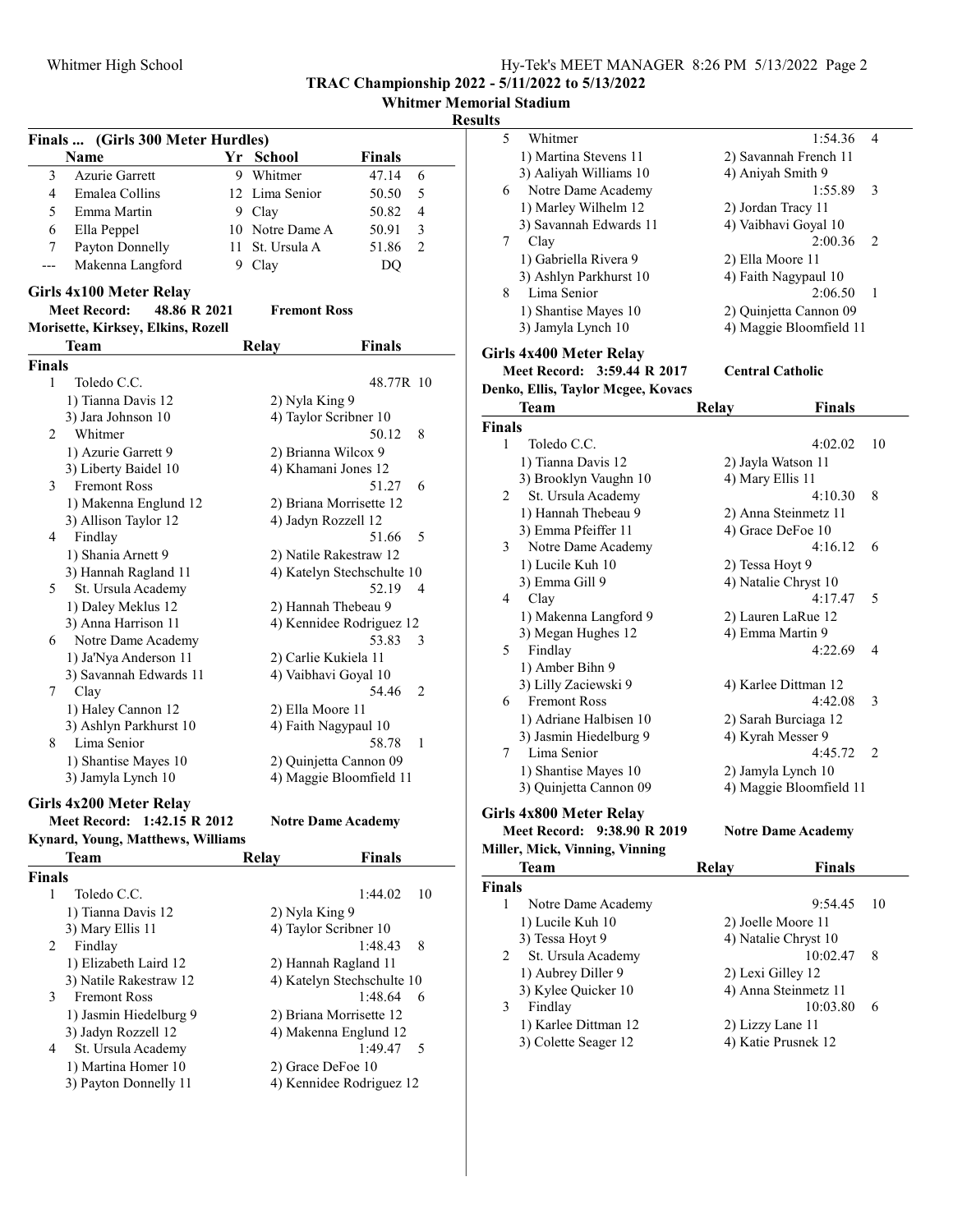# Whitmer Memorial Stadium

### Resul

| Finals  (Girls 4x800 Meter Relay) |                                     |          |                        |                                 |                |
|-----------------------------------|-------------------------------------|----------|------------------------|---------------------------------|----------------|
|                                   | Team                                |          | Relay                  | <b>Finals</b>                   |                |
| 4                                 | Clay                                |          |                        | 10:29.30                        | 5              |
|                                   | 1) Dezarae Racz 12                  |          | 2) Lauren LaRue 12     |                                 |                |
|                                   | 3) Gabriella Rivera 9               |          | 4) Megan Hughes 12     |                                 |                |
| 5                                 | <b>Fremont Ross</b>                 |          |                        | 10:37.53                        | 4              |
|                                   | 1) Allison Taylor 12                |          | 2) Adriane Halbisen 10 |                                 |                |
|                                   | 3) Kylie Peck 9                     |          | 4) Mackenzie Smith 11  |                                 |                |
| 6                                 | Whitmer                             |          |                        | 10:50.00                        | 3              |
|                                   | 1) Kayla Mendoza 10                 |          | 2) Kelsey Kozak 10     |                                 |                |
|                                   | 3) Lorilei Ray 12                   |          | 4) Rachel Rutledge 10  |                                 |                |
|                                   | <b>Girls High Jump</b>              |          |                        |                                 |                |
|                                   | <b>Meet Record:</b><br>5-05 R 2017  |          |                        | <b>Mariah Hopings, Whitmer</b>  |                |
|                                   | Name                                | Yr       | <b>School</b>          | <b>Finals</b>                   |                |
| <b>Finals</b>                     |                                     |          |                        |                                 |                |
| 1                                 | Makenna Englund                     | 12       | <b>Fremont Ross</b>    | 5-02.00                         | 10             |
| 2                                 | Lyndi Wolf                          |          | 9 Fremont Ross         | 5-00.00                         | 8              |
| 3                                 | Kiana Nel                           | 11 -     | Notre Dame A           | $4 - 10.00$                     | 6              |
| 4                                 | Emma Martin                         |          | 9 Clay                 | 4-08.00                         | 5              |
| 5                                 | Sidney Myers                        |          | 9 Findlay              | J4-08.00                        | $\overline{4}$ |
| 6                                 | Nicole Kynard                       |          | 9 Whitmer              | 4-06.00                         | 3              |
| 7                                 | <b>Trinity Pozo</b>                 |          | 9 Notre Dame A         | J4-06.00                        | $\overline{2}$ |
| 8                                 | Martina Stevens                     |          | 11 Whitmer             | J4-06.00                        | 1              |
| 9                                 | June Hansen                         |          | 9 St. Ursula A         | 4-04.00                         |                |
| 9                                 |                                     |          | 9 Toledo C.C.          | 4-04.00                         |                |
|                                   | Aaliyah McClure<br>Vanessa Lemire   |          |                        |                                 |                |
| 9                                 |                                     | 9        | Findlay                | 4-04.00                         |                |
|                                   | <b>Girls Pole Vault</b>             |          |                        |                                 |                |
|                                   |                                     |          |                        | <b>AnneMarie Moses, Fremont</b> |                |
|                                   | <b>Meet Record:</b><br>12-01 R 2017 |          |                        |                                 |                |
|                                   | Name                                | Υr       | <b>School</b>          | <b>Finals</b>                   |                |
| <b>Finals</b>                     |                                     |          |                        |                                 |                |
| 1                                 | Allison Taylor                      |          | 12 Fremont Ross        | 12-01.25R 10                    |                |
| $\overline{2}$                    | Makayla May                         |          | 11 Findlay             | 10-06.00                        | 8              |
| 3                                 | Liberty Baidel                      |          | 10 Whitmer             | 10-00.00                        | 6              |
| $\overline{4}$                    | Jocelyn Barfell                     |          | 10 Findlay             | J10-00.00                       | 5              |
| 5                                 | Rebekah McVicker                    | 11 -     | Clay                   | 8-00.00                         | 4              |
| 6                                 | Kylie Niedzwiecki                   |          | 10 Whitmer             | 7-06.00                         | 3              |
| ---                               | Kamryn Krieger                      | 9.       | <b>Fremont Ross</b>    | NΗ                              |                |
|                                   |                                     |          |                        |                                 |                |
|                                   | <b>Girls Long Jump</b>              |          |                        |                                 |                |
|                                   | Meet Record: 18-05.75 R 2019        |          |                        | <b>Simone Green, Central</b>    |                |
|                                   | <b>Name</b>                         | Yr       | <b>School</b>          | <b>Finals</b>                   |                |
| <b>Finals</b>                     |                                     |          |                        |                                 |                |
| 1                                 | Jadyn Rozzell                       | 12       | Fremont Ross           | 16-09.00                        | 10             |
| $\overline{c}$                    | Brooklyn Vaughn                     | 10       | Toledo C.C.            | 16-06.50                        | 8              |
| 3                                 | Katelyn Stechschulte                | 10       | Findlay                | 15-10.25                        | 6              |
| $\overline{4}$                    | Makayla Slater                      | 9.       | St. Ursula A           | 15-04.25                        | 5              |
| 5                                 | Audrey Vendemo                      | 9.       | St. Ursula A           | 15-02.00                        | 4              |
| 6                                 | Kiana Nel                           | 11       | Notre Dame A           | 15-00.00                        | 3              |
| 7                                 | Briana Morrisette                   | 12       | <b>Fremont Ross</b>    | J15-00.00                       | $\overline{c}$ |
| 8                                 | Savannah French                     | 11       | Whitmer                | 14-10.25                        | $\,1\,$        |
| 9                                 | Martina Stevens                     | 11       | Whitmer                | 14-08.00                        | <b>NWI</b>     |
| 10                                | Jordan Tracy                        | 11       | Notre Dame A           | 14-03.25                        | <b>NWI</b>     |
| 11<br>12                          | Aaliyah McClure<br>Elizabeth Laird  | 9.<br>12 | Toledo C.C.<br>Findlay | 14-00.00<br>13-03.00            | NWI<br>NWI     |

| ults          |                                                                   |    |                        |                     |                |
|---------------|-------------------------------------------------------------------|----|------------------------|---------------------|----------------|
| 13            | Ashlyn Parkhurst                                                  | 10 | Clay                   | 11-10.00 NWI        |                |
| 14            | Elena Cox                                                         | 11 | Lima Senior            | 10-09.75 NWI        |                |
| 15            | Faith Nagypaul                                                    | 10 | Clay                   | 10-08.50 NWI        |                |
|               | <b>Girls Shot Put</b>                                             |    |                        |                     |                |
|               | Meet Record: 42-09.50 R 2017                                      |    | Zaresha Neal, Findlay  |                     |                |
|               | Name                                                              | Yr | <b>School</b>          | <b>Finals</b>       |                |
| <b>Finals</b> |                                                                   |    |                        |                     |                |
| 1             | Lia Rivers                                                        | 12 | Whitmer                | 40-09.00            | 10             |
| 2             | Brianna Nichols                                                   |    | 12 Findlay             | 38-10.50            | 8              |
| 3             | McKenna Hall                                                      | 11 | Findlay                | 36-03.25            | 6              |
| 4             | Claire Lanzi                                                      |    | 12 Whitmer             | 36-03.00            | 5              |
| 5             | Remy Hartford                                                     |    | 10 Notre Dame A        | 31-08.00            | 4              |
| 6             | Milena Ingle                                                      |    | 11 Notre Dame A        | 29-01.75            | 3              |
| 7             | Harriette Achaleke                                                |    | 12 St. Ursula A        | 29-00.50            | $\overline{2}$ |
| 8             | Maronda Godfrey                                                   |    | 10 Toledo C.C.         | 28-03.00            | 1              |
| 9             | Illiana Graves                                                    |    | 9 Toledo C.C.          | 27-10.25            |                |
| 10            | Cal Cahill                                                        |    | 12 Fremont Ross        | 25-09.00            |                |
| 11            | Jenna Gooslin                                                     |    | 11 Fremont Ross        | 24-08.00            |                |
| 12            | Mariah Britsch                                                    |    | 10 St. Ursula A        | 23-10.50            |                |
| 13            | Lily Coughlin                                                     |    | 10 Clay                | 22-00.25            |                |
| 14            | <b>Betty Kuppart</b>                                              |    | 11 Lima Senior         | 21-09.00            |                |
| 15            | Elise DeMaria                                                     |    | 12 Clay                | 20-04.50            |                |
| $---$         | Kaylie Owens Cannon                                               |    | 10 Lima Senior         | <b>FOUL</b>         |                |
|               |                                                                   |    |                        |                     |                |
|               | <b>Girls Discus Throw</b><br><b>Meet Record:</b><br>149-11 R 2017 |    | Zarnesha Neal, Findlay |                     |                |
|               | Name                                                              | Yr | <b>School</b>          | <b>Finals</b>       |                |
| <b>Finals</b> |                                                                   |    |                        |                     |                |
| 1             | Brianna Nichols                                                   | 12 | Findlay                | 136-00              | 10             |
| 2             | McKenna Hall                                                      | 11 | Findlay                | 115-02              | 8              |
| 3             | Claire Lanzi                                                      |    | 12 Whitmer             | 113-00              | 6              |
| 4             | Cal Cahill                                                        |    | 12 Fremont Ross        | 111-00              | 5              |
| 5             | Lia Rivers                                                        |    | 12 Whitmer             | 100-05              | $\overline{4}$ |
| 6             | Reese Smith                                                       |    | 9 Fremont Ross         | 97-02               | 3              |
| 7             | Remy Hartford                                                     |    | 10 Notre Dame A        | 89-08               | $\overline{c}$ |
| 8             | Illiana Graves                                                    |    | 9 Toledo C.C.          | 86-08               | 1              |
| 9             | Milena Ingle                                                      |    | 11 Notre Dame A        |                     |                |
| 10            | Mariah Britsch                                                    |    | 10 St. Ursula A        | 85-08<br>79-04      |                |
| 11            |                                                                   |    | 10 Clay                | 76-04               |                |
| 12            | Lily Coughlin<br>Payton Donnelly                                  | 11 | St. Ursula A           | $71-03$             |                |
| 13            | Maronda Godfrey                                                   |    | 10 Toledo C.C.         | 68-05               |                |
| 14            | Elise DeMaria                                                     |    | 12 Clay                | 59-05               |                |
|               |                                                                   | 11 | Lima Senior            |                     |                |
| ---<br>---    | <b>Betty Kuppart</b><br>Kaylie Owens Cannon                       |    | 10 Lima Senior         | <b>FOUL</b><br>FOUL |                |
|               |                                                                   |    |                        |                     |                |
|               | <b>Boys 100 Meter Dash</b>                                        |    |                        |                     |                |
|               | <b>Meet Record:</b><br>10.78 R 2015                               |    | <b>Micah Gremling</b>  |                     |                |
|               | Name                                                              | Yr | <b>School</b>          | <b>Finals</b>       |                |
| <b>Finals</b> |                                                                   |    |                        |                     |                |
| 1             | Solomon King                                                      | 11 | Toledo C.C.            | 10.74R 10           |                |
| 2             | Caleb Kelly                                                       | 9. | St. John's J           | 10.86               | 8              |
| 3             | Ben Ireland                                                       |    | 12 Findlay             | 10.93               | 6              |
| 4             | <b>Israel Moore</b>                                               |    | 9 Findlay              | 11.22               | 5              |
| 5             | Dominic Marquette                                                 | 12 | Clay                   | 11.25               | 4              |
|               |                                                                   |    |                        |                     |                |
| 6             | James Kemp                                                        | 10 | <b>Fremont Ross</b>    | 11.33               | 3              |
|               |                                                                   |    |                        |                     |                |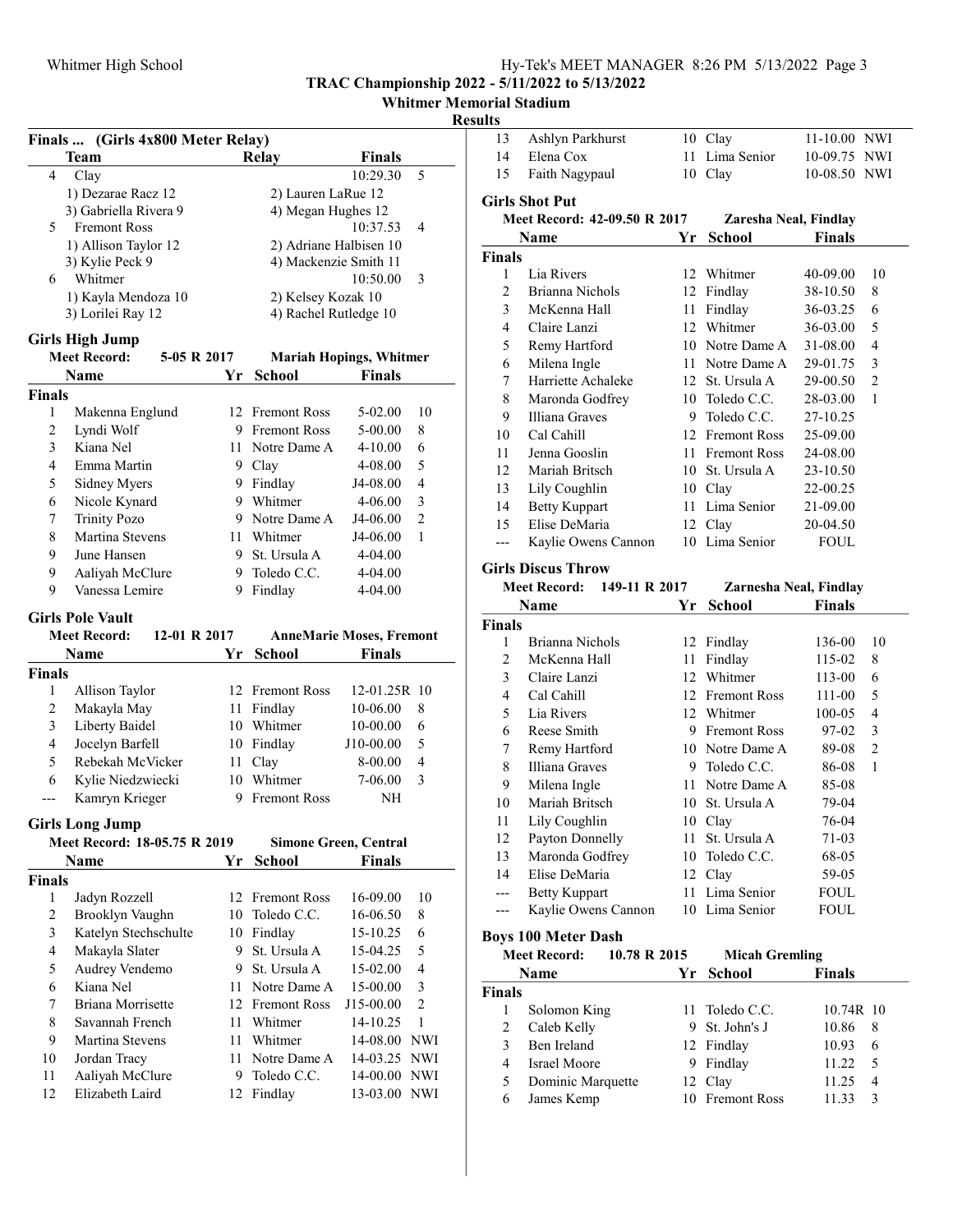| Hy-Tek's MEET MANAGER 8:26 PM 5/13/2022 Page 4 |  |  |  |
|------------------------------------------------|--|--|--|
|------------------------------------------------|--|--|--|

|  | <b>Whitmer Memorial Stadium</b> |  |
|--|---------------------------------|--|
|--|---------------------------------|--|

### Results

|                    | Name                                   |    | Yr School                       | <b>Finals</b>     |                |
|--------------------|----------------------------------------|----|---------------------------------|-------------------|----------------|
| 7                  | Alejandro Olvera                       |    | 12 St. John's J                 | 11.38             | 2              |
| 8                  | Tyron Morgan                           |    | 12 Whitmer                      | 11.59             | 1              |
|                    | <b>Boys 200 Meter Dash</b>             |    |                                 |                   |                |
|                    | <b>Meet Record:</b><br>21.53 R 2019    |    | <b>Matthew Griffin, Central</b> |                   |                |
|                    | Name                                   | Yr | <b>School</b>                   | Finals            |                |
| Finals             |                                        |    |                                 |                   |                |
| 1                  | Solomon King                           |    | 11 Toledo C.C.                  | 21.4hR 10         |                |
| 2                  | Caleb Kelly                            |    | 9 St. John's J                  | 21.5hR 8          |                |
| $\overline{3}$     | Ben Ireland                            |    | 12 Findlay                      | 21.9h             | 6              |
| $\overline{4}$     | Dominic Marquette                      |    | 12 Clay                         | J21.9h            | 5              |
| 5                  | <b>Avion Miles</b>                     |    | 10 Findlay                      | 22.5 <sub>h</sub> | $\overline{4}$ |
| 6                  | Alejandro Olvera                       |    | 12 St. John's J                 | 22.6 <sub>h</sub> | 3              |
| 7                  | James Kemp                             |    | 10 Fremont Ross                 | 22.7h             | $\overline{2}$ |
| 8                  | Donovan Hooker                         |    | 11 Toledo C.C.                  | 23.3h             | 1              |
|                    | <b>Boys 400 Meter Dash</b>             |    |                                 |                   |                |
|                    | <b>Meet Record:</b><br>48.78 R 2012    |    | <b>Tyler Brown, Findlay</b>     |                   |                |
|                    | Name                                   | Yr | School                          | <b>Finals</b>     |                |
| <b>Finals</b>      |                                        |    |                                 |                   |                |
| 1                  | Ben Ireland                            |    | 12 Findlay                      | 47.65R 10         |                |
| $\overline{c}$     | Joseph Taylor                          | 10 | St. John's J                    | 48.76R 8          |                |
| 3                  | Sam Lee                                |    | 12 Toledo C.C.                  | 50.10             | 6              |
| $\overline{4}$     | Tre Green                              |    | 11 St. John's J                 | 50.68             | 5              |
| 5                  | Lance Washington Roscoe 12 Toledo C.C. |    |                                 | 51.41             | 4              |
| 6                  | Caleb Trent                            |    | 11 St. Francis                  | 53.13             | 3              |
| 7                  | Michael Ruiz Patterson                 |    | 11 Fremont Ross                 | 54.65             | 2              |
| 8                  | Alonzo Hudgins                         |    | 12 Whitmer                      | 55.62             | 1              |
|                    | <b>Boys 800 Meter Run</b>              |    |                                 |                   |                |
|                    |                                        |    |                                 |                   |                |
|                    | Meet Record: 1:52.35 R 2018            |    | <b>Nate Cousino, Whitmer</b>    |                   |                |
|                    | Name                                   |    | Yr School                       | <b>Finals</b>     |                |
| <b>Finals</b>      |                                        |    |                                 |                   |                |
| 1                  | Ethan Cope                             |    | 10 St. Francis                  | 1:58.75           |                |
| 2                  | Duncan Borland                         |    | 12 St. Francis                  | 1:59.70           | 8              |
| 3                  | Ty Cordonnier                          |    | 12 Findlay                      | 2:00.95           | 6              |
| $\overline{4}$     | Rocco Marra                            |    | 12 St. John's J                 | 2:01.74           | 5              |
| 5                  | Kameron Walker                         |    | 10 Fremont Ross                 | 2:02.40           | $\overline{4}$ |
| 6                  | John Carroll                           |    | 11 St. John's J                 | 2:04.52           | $\mathfrak{Z}$ |
| 7                  | Jevon Robertson                        |    | 11 Findlay                      | 2:06.36           | 2              |
| 8                  | Peyton Bal                             |    | 12 Whitmer                      | 2:07.07           | 1              |
| 9                  | Cordell Barnes                         |    | 10 Toledo C.C.                  | 2:09.85           |                |
| 10                 | Ryan Engard                            |    | 12 Whitmer                      | 2:10.04           |                |
| 11                 | Evan Beardmore                         |    | 10 Fremont Ross                 | 2:12.60           |                |
| 12                 | Kaiden Westrick                        |    | 10 Clay                         | 2:14.94           |                |
| 13                 | Teagan Smith                           | 12 | Toledo C.C.                     | 2:17.10           |                |
| 14                 | Logan Dokurno                          | 9. | Clay                            | 2:19.39           | 10             |
|                    | <b>Boys 1600 Meter Run</b>             |    |                                 |                   |                |
|                    | Meet Record:<br>4:15.82 R 2018         |    | <b>Nate Cousino, Whitmer</b>    |                   |                |
|                    | Name                                   | Υr | School                          | <b>Finals</b>     |                |
|                    |                                        |    |                                 |                   |                |
| <b>Finals</b><br>1 | Ethan Cope                             | 10 | St. Francis                     | 4:30.06           | 10             |
| 2                  | Adrian Stechschulte                    | 9. | Findlay                         | 4:30.81           | 8              |

| . . |                     |                 |         |                |  |
|-----|---------------------|-----------------|---------|----------------|--|
| 3   | Dylan Gomez         | 12 St. Francis  | 4:31.08 | 6              |  |
| 4   | Jakob Moon          | 12 St. John's J | 4:39.99 | 5              |  |
| 5   | Tyler Sakowski      | 12 Whitmer      | 4:42.90 | 4              |  |
| 6   | Ben Smith           | 12 Findlay      | 4:44.66 | 3              |  |
| 7   | Kaiden Westrick     | 10 Clay         | 4:47.76 | $\overline{c}$ |  |
| 8   | Will Kiser          | 10 Fremont Ross | 4:48.08 | 1              |  |
| 9   | Joshua Mulherin     | 10 Whitmer      | 4:53.12 |                |  |
| 10  | Zachary Glotzbecker | 12 Fremont Ross | 4:54.50 |                |  |
| 11  | Stan Root           | 12 St. John's J | 5:18.37 |                |  |
| 12  | Kaiden Hawes        | 10 Clay         | 5:19.32 |                |  |
| 13  | Jerry Barnes        | 9 Toledo C.C.   | 5:26.02 |                |  |
| 14  | Nolan Dubois        | 10 Toledo C.C.  | 6:15.44 |                |  |
|     |                     |                 |         |                |  |

# Boys 3200 Meter Run

|                        |      | <b>Jacob Harris, Whitmer</b>    |                                                                                                                                   |    |
|------------------------|------|---------------------------------|-----------------------------------------------------------------------------------------------------------------------------------|----|
|                        |      | School<br><b>Finals</b><br>Yr - |                                                                                                                                   |    |
|                        |      |                                 |                                                                                                                                   |    |
| Rylan Winkler          |      |                                 | 9:45.09                                                                                                                           | 10 |
| Logan Dykema           |      |                                 | 9:53.22                                                                                                                           | 8  |
| Jakob Moon             |      |                                 | 9:58.91                                                                                                                           | 6  |
| Adrian Stechschulte    | 9    | Findlay                         | 10:08.86                                                                                                                          | 5  |
| Seamus Leonard         |      | St. John's J                    | 10:36.62                                                                                                                          | 4  |
| Zachary Glotzbecker    |      |                                 | 10:48.62                                                                                                                          | 3  |
| Aaron McNutt           |      |                                 | 10:52.70                                                                                                                          | 2  |
| <b>Preston Perkins</b> | 11   |                                 | 10:53.62                                                                                                                          | 1  |
| Curtis Stringham       |      |                                 | 11:34.84                                                                                                                          |    |
| Lucas Hart             | 11   | Whitmer                         | 11:40.12                                                                                                                          |    |
| Brayden Lajiness       | 10   |                                 | 11:55.04                                                                                                                          |    |
| Joey Gernert           |      | Clay                            | 12:49.23                                                                                                                          |    |
|                        | Name | Meet Record: 9:28.21 R 2019     | 11 St. Francis<br>11 St. Francis<br>12 St. John's J<br>11.<br>12 Fremont Ross<br>11 Fremont Ross<br>Findlay<br>11 Clay<br>Whitmer |    |

# Boys 110 Meter Hurdles

| <b>Meet Record:</b> |               | 14.17 R 2016 | <b>Arthur Greenlee, Central</b> |               |    |
|---------------------|---------------|--------------|---------------------------------|---------------|----|
|                     | Name          | Yr -         | <b>School</b>                   | <b>Finals</b> |    |
| <b>Finals</b>       |               |              |                                 |               |    |
|                     | Ty Allen      |              | 11 Whitmer                      | 14.77         | 10 |
| $\mathfrak{D}$      | Jacob Barfell |              | 12 Findlay                      | 15.36         | 8  |
| 3                   | Zion Jackson  |              | 11 Lima Senior                  | 15.84         | 6  |
| 4                   | Harry Momolu  |              | 11 St. Francis                  | 15.90         | 5  |
| 5                   | Avery Taylor  |              | 10 Whitmer                      | 16.01         | 4  |
| 6                   | Myron Conner  |              | 11 St. Francis                  | 16.15         | 3  |
| 7                   | Trey Miller   | 11.          | St. John's J                    | 16.27         | 2  |
| 8                   | RJ Maddox     | 11           | Toledo C.C.                     | 16.27         |    |

# Boys 300 Meter Hurdles

| <b>Meet Record:</b> |               | 38.97 R 2018          |               |                                                                                                                              |                                |
|---------------------|---------------|-----------------------|---------------|------------------------------------------------------------------------------------------------------------------------------|--------------------------------|
|                     |               | Yr.                   | <b>School</b> | <b>Finals</b>                                                                                                                |                                |
|                     |               |                       |               |                                                                                                                              |                                |
|                     | Jacob Barfell |                       |               | 39.74                                                                                                                        | 10                             |
| 2                   | Josh Lee      |                       |               | 39.88                                                                                                                        | 8                              |
| 3                   | Ty Allen      |                       |               | 40.41                                                                                                                        | 6                              |
| 4                   | Zion Jackson  |                       |               | 41.64                                                                                                                        | 5                              |
| 5                   | Reese Little  | 9.                    |               | 41.66                                                                                                                        | 4                              |
| 6                   |               |                       |               | 42.20                                                                                                                        | 3                              |
|                     | RJ Maddox     |                       |               | 42.42                                                                                                                        | 2                              |
| 8                   | Caleb Root    | 9                     |               | 42.91                                                                                                                        |                                |
|                     |               | <b>Name</b><br>Finals | Daylen Glaze  | 12 Findlay<br>12 Toledo C.C.<br>11 Whitmer<br>11 Lima Senior<br>Findlay<br>12 St. John's J<br>11 Toledo C.C.<br>St. John's J | <b>Jacob Gladieux, Whitmer</b> |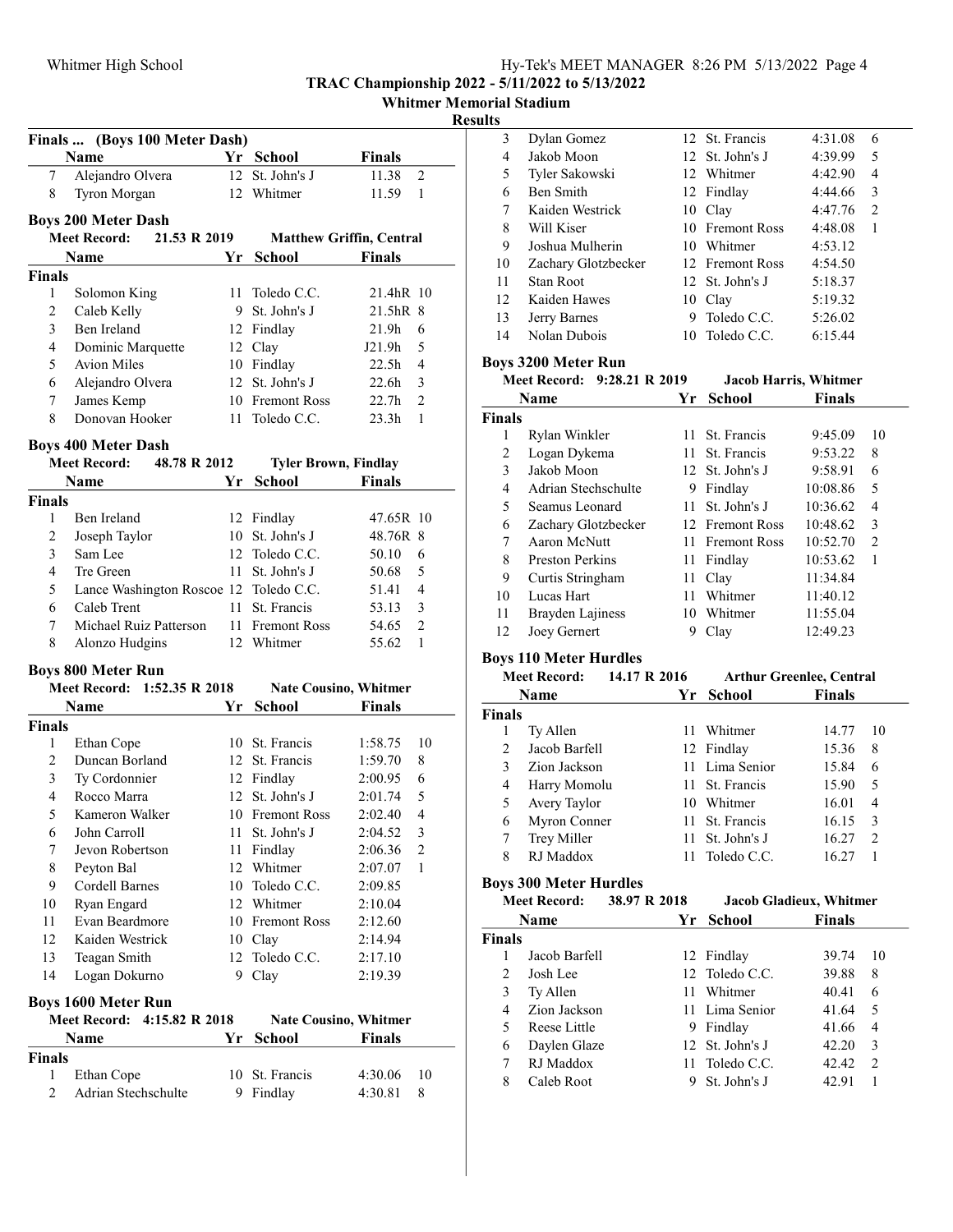# Whitmer High School Hy-Tek's MEET MANAGER 8:26 PM 5/13/2022 Page 5

TRAC Championship 2022 - 5/11/2022 to 5/13/2022

Whitmer Memorial Stadium

### Results

|                                     | <b>Boys 4x100 Meter Relay</b>              |                |                              |    |  |
|-------------------------------------|--------------------------------------------|----------------|------------------------------|----|--|
| <b>Meet Record:</b><br>42.83 R 2019 |                                            |                | <b>St. Francis</b>           |    |  |
|                                     | Dunston, Craig, Krause, Bumphis            |                |                              |    |  |
|                                     | Team                                       | Relay          | <b>Finals</b>                |    |  |
| <b>Finals</b>                       |                                            |                |                              |    |  |
| 1                                   | Toledo C.C.                                |                | 43.30                        | 10 |  |
|                                     | 1) Donovan Hooker 11                       |                | 2) Jacob King 12             |    |  |
|                                     | 3) Josh Lee 12                             |                | 4) Solomon King 11           |    |  |
| 2                                   | Findlay                                    |                | 43.75                        | 8  |  |
|                                     | 1) Alex Theis 12                           |                | 2) Reese Little 9            |    |  |
|                                     | 3) Israel Moore 9                          |                | 4) Avion Miles 10            |    |  |
| 3                                   | St. John's Jesuit                          |                | 43.79                        | 6  |  |
|                                     |                                            |                |                              |    |  |
|                                     | 1) Alejandro Olvera 12                     |                | 2) Trey Miller 11            |    |  |
| 4                                   | 3) Jordan Taylor 11<br><b>Fremont Ross</b> |                | 4) Caleb Kelly 9             |    |  |
|                                     |                                            |                | 44.09                        | 5  |  |
|                                     | 1) Jadrian Brown 9                         |                | 2) J.D. Moncrief 11          |    |  |
|                                     | 3) Ricky Howard III 11                     |                | 4) James Kemp 10             |    |  |
| 5                                   | Whitmer                                    |                | 44.79                        | 4  |  |
|                                     | 1) Jayden Covington 12                     |                | 2) Dandre Cartlidge 12       |    |  |
|                                     | 3) Alijah Shabazz 10                       |                | 4) Tyron Morgan 12           |    |  |
| 6                                   | St. Francis                                |                | 45.18                        | 3  |  |
|                                     | 1) Myron Conner 11                         |                | 2) Jalen Williams 11         |    |  |
|                                     | 3) Josh Neary 11                           |                | 4) Traven Horton 10          |    |  |
| 7                                   | Clay                                       |                | 46.90                        | 2  |  |
|                                     | 1) Dagim Loth 10                           |                | 2) Anthony Derby 11          |    |  |
|                                     | 3) Andrew Amborski 9                       |                | 4) Andrew Wagoner 10         |    |  |
|                                     | <b>Boys 4x200 Meter Relay</b>              |                |                              |    |  |
|                                     | <b>Meet Record:</b>                        | 1:28.33 R 2015 | <b>Lima Senior</b>           |    |  |
|                                     | Walker, Mays, Fisher, Stafford             |                |                              |    |  |
|                                     | Team                                       | <b>Relay</b>   | <b>Finals</b>                |    |  |
| <b>Finals</b>                       |                                            |                |                              |    |  |
| 1                                   | Toledo C.C.                                |                | 1:28.49                      | 10 |  |
|                                     |                                            |                |                              |    |  |
|                                     | 1) Sam Lee 12                              |                | 2) Jacob King 12             |    |  |
|                                     | 3) Josh Lee 12                             |                | 4) Solomon King 11           |    |  |
| 2                                   | St. John's Jesuit                          |                | 1:29.47                      | 8  |  |
|                                     | 1) Jordan Taylor 11                        |                | 2) Tre Green 11              |    |  |
|                                     | 3) Joseph Taylor 10                        |                | 4) Caleb Kelly 9             |    |  |
| 3                                   | Findlay                                    |                | 1:31.22                      | 6  |  |
|                                     | 1) Alex Theis 12                           |                | 2) Reese Little 9            |    |  |
|                                     | 3) Avion Miles 10                          |                | 4) Ben Ireland 12            |    |  |
| 4                                   | Whitmer                                    |                | 1:31.98                      | 5  |  |
|                                     | 1) Jayden Covington 12                     |                | 2) Dandre Cartlidge 12       |    |  |
|                                     | 3) Alijah Shabazz 10                       |                | 4) Alonzo Hudgins 12         |    |  |
| 5                                   | Fremont Ross                               |                | 1:32.54                      | 4  |  |
|                                     | 1) Elijah Kirksey 11                       |                | 2) Michael Ruiz Patterson 11 |    |  |
|                                     | 3) Ricky Howard III 11                     |                | 4) James Kemp 10             |    |  |
| 6                                   | St. Francis                                |                | 1:34.21                      | 3  |  |
|                                     | 1) Myron Conner 11                         |                | 2) Caleb Trent 11            |    |  |
|                                     | 3) Jalen Williams 11                       |                | 4) Traven Horton 10          |    |  |

|               | <b>Boys 4x400 Meter Relay</b>            |                                           |               |    |
|---------------|------------------------------------------|-------------------------------------------|---------------|----|
|               | Meet Record: 3:22.64 R 2015              | <b>Lima Senior</b>                        |               |    |
|               | Team                                     | Relay                                     | Finals        |    |
| <b>Finals</b> |                                          |                                           |               |    |
| 1             | Toledo C.C.                              |                                           | 3:22.67       | 10 |
|               | 1) Josh Lee 12                           | 2) Jacob King 12                          |               |    |
|               | 3) Sam Lee 12                            | 4) Lance Washington Roscoe 12             |               |    |
| 2             | St. John's Jesuit                        |                                           | 3:26.73       | 8  |
|               | 1) Tre Green 11                          | 2) Jordan Taylor 11                       |               |    |
|               | 3) Rocco Marra 12                        | 4) Joseph Taylor 10                       |               |    |
| 3             | Findlay                                  |                                           | 3:30.78       | 6  |
|               | 1) Zach Doepker 11                       | 2) Reese Little 9                         |               |    |
|               | 3) Jacob Barfell 12                      | 4) Israel Moore 9                         |               |    |
| 4             | St. Francis                              |                                           | 3:32.03       | 5  |
|               |                                          |                                           |               |    |
|               | 1) Myron Conner 11                       | 2) Dylan Gomez 12<br>4) Duncan Borland 12 |               |    |
| 5             | 3) Bobby Crape 12<br><b>Fremont Ross</b> |                                           | 3:34.60       |    |
|               |                                          |                                           |               | 4  |
|               | 1) Elijah Kirksey 11                     | 2) Semaj Kemp 12                          |               |    |
|               | 3) Carter Rodriguez 11                   | 4) Kameron Walker 10                      |               |    |
| 6             | Whitmer                                  |                                           | 3:35.48       | 3  |
|               | 1) Ty Allen 11                           | 2) Logan Frank 10                         |               |    |
|               | 3) Craig Heckard 9                       | 4) Alonzo Hudgins 12                      |               |    |
| 7             | Clay                                     |                                           | 3:50.09       | 2  |
|               | 1) Dakoda Combs 12                       | 2) Dagim Loth 10                          |               |    |
|               | 3) Kaiden Westrick 10                    | 4) Andrew Amborski 9                      |               |    |
|               | <b>Boys 4x800 Meter Relay</b>            |                                           |               |    |
|               | <b>Meet Record:</b><br>7:54.36 R 2016    | St. John's Jesuit                         |               |    |
|               | <b>Clark, Bier, Chodisetty, Barnes</b>   |                                           |               |    |
|               | Team                                     | <b>Relay</b>                              | <b>Finals</b> |    |
| <b>Finals</b> |                                          |                                           |               |    |
| 1             | St. Francis                              |                                           | 8:02.94       | 10 |
|               | 1) Duncan Borland 12                     | 2) Dylan Gomez 12                         |               |    |
|               | 3) Jameson Heck 9                        | 4) Ethan Cope 10                          |               |    |
| 2             | Findlay                                  |                                           | 8:17.42       | 8  |
|               | 1) Adrian Stechschulte 9                 | 2) Ben Smith 12                           |               |    |
|               | 3) Jevon Robertson 11                    | 4) Ty Cordonnier 12                       |               |    |
| 3             | St. John's Jesuit                        |                                           | 8:27.78       | 6  |
|               | 1) Rocco Marra 12                        | 2) Jakob Moon 12                          |               |    |
|               | 3) Stan Root 12                          | 4) John Carroll 11                        |               |    |
|               | 4 Fremont Ross                           |                                           | 8:34.37       | 5  |
|               | 1) Kameron Walker 10                     | 2) Will Kiser 10                          |               |    |
|               | 3) Zachary Glotzbecker 12                | 4) Evan Beardmore 10                      |               |    |
| 5             | Whitmer                                  |                                           | 8:45.95       | 4  |
|               | 1) Peyton Bal 12                         | 2) Ryan Engard 12                         |               |    |
|               | 3) Joshua Mulherin 10                    | 4) Tyler Sakowski 12                      |               |    |
| 6             | Toledo C.C.                              |                                           | 9:23.06       | 3  |
|               | 1) Michael Jackson 12                    | 2) Teagan Smith 12                        |               |    |
|               | 3) Cordell Barnes 10                     | 4) Lance Washington Roscoe 12             |               |    |
| 7             | Clay                                     |                                           | 9:46.61       | 2  |
|               |                                          |                                           |               |    |

1) Kason Ziviski 9 2) Kaiden Hawes 10<br>3) Curtis Stringham 11 4) Brock Morrison 11 3) Curtis Stringham 11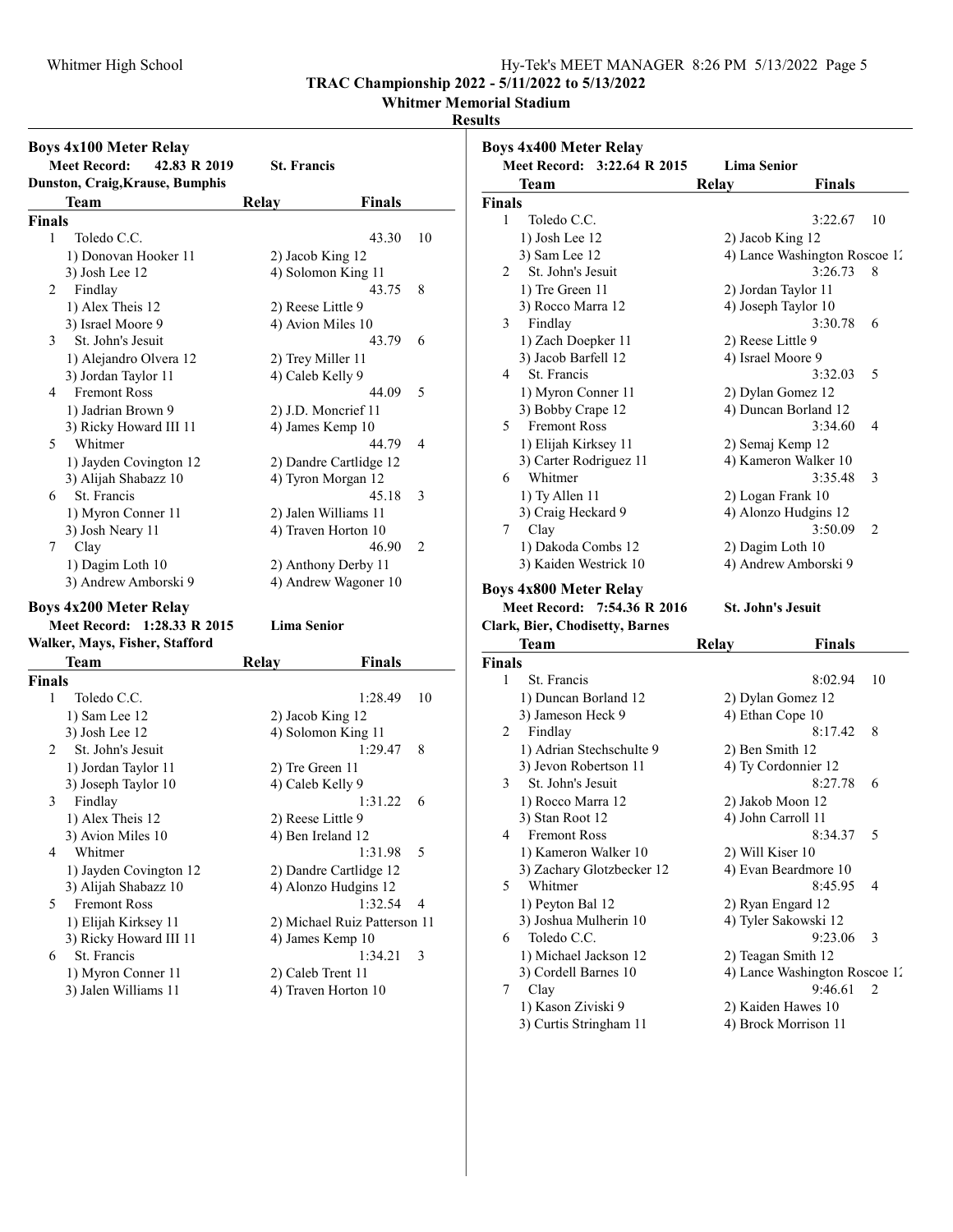# Whitmer High School **Hy-Tek's MEET MANAGER** 8:26 PM 5/13/2022 Page 6

TRAC Championship 2022 - 5/11/2022 to 5/13/2022

Whitmer Memorial Stadium

## Results

|                                    | <b>Boys High Jump</b>        |              |                             |                             |                       |                |
|------------------------------------|------------------------------|--------------|-----------------------------|-----------------------------|-----------------------|----------------|
| <b>Meet Record:</b><br>6-08 R 2013 |                              |              | <b>Tyler Brown, Findaly</b> |                             |                       |                |
|                                    | <b>Name</b>                  |              | Yr                          | <b>School</b>               | <b>Finals</b>         |                |
| <b>Finals</b>                      |                              |              |                             |                             |                       |                |
| 1                                  | Sam Lee                      |              | 12                          | Toledo C.C.                 | $6 - 02.00$           | 10             |
| 2                                  | Jacob Niedzwiecki            |              |                             | 12 Whitmer                  | $6 - 00.00$           | 8              |
| 3                                  | Anthony Vann                 |              | 11                          | <b>Fremont Ross</b>         | J6-00.00              | 6              |
| 4                                  | Nate Bacon                   |              |                             | St. Francis                 | 5-10.00               | 5              |
| 5                                  | Julius Jackson               |              |                             | 12 St. John's J             | 5-08.00               | 3.5            |
| 5                                  | Zach Doepker                 |              |                             | 11 Findlay                  | 5-08.00               | 3.5            |
| 7                                  | Ricky Howard III             |              |                             | 11 Fremont Ross             | J5-08.00              | 1.5            |
| 7                                  | <b>Trevor Obeto</b>          |              | $11 -$                      | St. John's J                | J5-08.00              | 1.5            |
| 9                                  | Jimmy Steffen                |              |                             | 10 Findlay                  | 5-06.00               |                |
| 10                                 | Logan Frank                  |              | 10                          | Whitmer                     | J5-06.00              |                |
|                                    | <b>Boys Pole Vault</b>       |              |                             |                             |                       |                |
|                                    | <b>Meet Record:</b>          | 15-00 R 2017 |                             |                             | Zach Kubicki, Whitmer |                |
|                                    | <b>Meet Record:</b>          | $15 - 00$    | 2018                        | <b>Ben Scharf, Whitmer</b>  |                       |                |
|                                    | <b>Meet Record:</b>          | 15-00        | 2018                        | <b>Tre Young, Whitmer</b>   |                       |                |
|                                    | Name                         |              | Yr                          | <b>School</b>               | <b>Finals</b>         |                |
| <b>Finals</b>                      |                              |              |                             |                             |                       |                |
| 1                                  | Jacob Niedzwiecki            |              |                             | 12 Whitmer                  | 14-06.00              | 10             |
| $\overline{c}$                     | Zach Espinoza                |              |                             | 12 Whitmer                  | 13-00.00              | 8              |
| 3                                  | Orion Gonzalez               |              | 11 -                        | St. John's J                | 11-06.00              | 6              |
| 4                                  | Easton Silva                 |              | 11 -                        | <b>Fremont Ross</b>         | J11-06.00             | 5              |
| 5                                  | Jeremiah Spiceland           |              |                             | 10 Findlay                  | J11-06.00             | $\overline{4}$ |
| 6                                  | Ethan Mitchell               |              | 11                          | Findlay                     | 11-00.00              | 2.5            |
| 6                                  | Andrew Taylor                |              |                             | 12 Fremont Ross             | 11-00.00              | 2.5            |
| 8                                  | Roberto Rivas-Hamp           |              |                             | 12 St. Francis              | J11-00.00             | 1              |
| 9                                  | Connor King                  |              |                             | 9 St. John's J              | J11-00.00             |                |
| 10                                 | Easton Fleitz                |              | 11                          | St. Francis                 | 9-00.00               |                |
|                                    | <b>Boys Long Jump</b>        |              |                             |                             |                       |                |
|                                    | Meet Record: 23-08.25 R 2013 |              |                             | <b>Tyler Brown, Findlay</b> |                       |                |
|                                    | Name                         |              | Yr                          | <b>School</b>               | <b>Finals</b>         |                |
| <b>Finals</b>                      |                              |              |                             |                             |                       |                |
| 1                                  | <b>Avion Miles</b>           |              | 10                          | Findlay                     | 21-05.25              | 10             |
| 2                                  | Zach Doepker                 |              | 11                          | Findlay                     | 21-05.00              | 8              |
| 3                                  | Trey Miller                  |              | 11                          | St. John's J                | 20-11.75              | 6              |
| 4                                  | Donte Moore                  |              | 11                          | Whitmer                     | 20-10.75              | 5              |
| 5                                  | Zion Jackson                 |              | 11                          | Lima Senior                 | 20-07.25              | 4              |
| 6                                  | Ricky Howard III             |              | 11                          | <b>Fremont Ross</b>         | 20-02.50              | 3              |
| 7                                  | Logan Frank                  |              |                             | 10 Whitmer                  | 20-01.00              | $\overline{c}$ |
| 8                                  | <b>Bryce Koger</b>           |              | 12                          | St. John's J                | 19-04.50              | $\,1$          |
| 9                                  | Jalen Williams               |              | 11                          | St. Francis                 | 19-00.50              | <b>NWI</b>     |
| 10                                 | Jameson Heck                 |              | 9                           | St. Francis                 | 18-06.50              | NWI            |
| 11                                 | Labronze Barnett             |              | 12                          | <b>Fremont Ross</b>         | 17-08.00              | NWI            |
| 12                                 | Andrew Wagoner               |              | 10                          | Clay                        | 16-11.50              | NWI            |
| 13                                 | D'Angelo Lyons               |              | 9                           | Toledo C.C.                 | 16-04.00              | <b>NWI</b>     |
| 14                                 | Andrew Price                 |              | 11                          | Toledo C.C.                 | 16-01.50              | NWI            |
| 15                                 | Andrew Amborski              |              | 9                           | Clay                        | 15-00.00              | <b>NWI</b>     |

|                         | <b>Boys Shot Put</b>                 |        |                 |                                      |                |
|-------------------------|--------------------------------------|--------|-----------------|--------------------------------------|----------------|
|                         | Meet Record: 60-06.75 R 2014         |        |                 | <b>Jared Ballenger, Fremont Ross</b> |                |
|                         | Name                                 | Yr     | <b>School</b>   | <b>Finals</b>                        |                |
| Finals                  |                                      |        |                 |                                      |                |
| 1                       | Eyan Wilson                          | 12     | St. John's J    | 56-00.75                             | 10             |
| $\overline{c}$          | Kevin Hornbeak                       |        | 12 Whitmer      | 53-11.00                             | 8              |
| 3                       | Tyler Babb                           |        | 12 St. John's J | 52-07.50                             | 6              |
| $\overline{4}$          | Ethan Green                          |        | 12 Fremont Ross | 46-00.25                             | 5              |
| 5                       | Rahzik Crutcher                      |        | 12 Findlay      | 45-08.50                             | $\overline{4}$ |
| 6                       | Alex Menkoff                         |        | 12 Fremont Ross | 45-00.50                             | 3              |
| 7                       | Andre Tibbs Jr.                      |        | 12 Lima Senior  | 45-00.00                             | $\overline{2}$ |
| 8                       | Keyan Holston                        |        | 11 St. Francis  | 43-05.25                             | 1              |
| 9                       | <b>Bryce Keller</b>                  |        | 12 Whitmer      | 40-11.00                             |                |
| 10                      | <b>Ethan Nichols</b>                 |        | 12 St. Francis  | 40-07.00                             |                |
| 11                      | Hunter Marquis                       |        | 11 Findlay      | 39-08.50                             |                |
| 12                      | Dakota Wamer                         |        | 12 Clay         | 39-03.00                             |                |
| 13                      | Kendrick Banks                       |        | 10 Toledo C.C.  | 39-01.00                             |                |
| 14                      | Elijah Williams                      |        | 10 Toledo C.C.  | 37-03.50                             |                |
| 15                      | James Evans                          | 11     | Lima Senior     | 35-09.00                             |                |
| 16                      | Jake Saunders                        | 11     | Clay            | 29-07.50                             |                |
|                         | <b>Boys Discus Throw</b>             |        |                 |                                      |                |
|                         | <b>Meet Record:</b><br>190-05 R 2014 |        |                 | <b>Jared Ballenger, Fremont</b>      |                |
|                         | Name                                 | Yr     | <b>School</b>   | <b>Finals</b>                        |                |
| Finals                  |                                      |        |                 |                                      |                |
| 1                       | Eyan Wilson                          | 12     | St. John's J    | 170-11                               | 10             |
| $\overline{c}$          | Ethan Green                          |        | 12 Fremont Ross | 153-11                               | 8              |
| 3                       | <b>Bryce Keller</b>                  |        | 12 Whitmer      | 147-09                               | 6              |
| $\overline{\mathbf{4}}$ | Alex Menkoff                         |        | 12 Fremont Ross | 136-09                               | 5              |
| 5                       | Hunter Marquis                       |        | 11 Findlay      | 130-02                               | $\overline{4}$ |
| 6                       | Dakota Wamer                         |        | 12 Clay         | 128-05                               | 3              |
| $\boldsymbol{7}$        | Tyler Babb                           | 12     | St. John's J    | 124-08                               | $\overline{c}$ |
| 8                       | Zachary Spenthoff                    | $11 -$ | St. Francis     | 122-10                               | 1              |
| 9                       | Matthew Keckler II                   |        | 12 Findlay      | 122-00                               |                |
| 10                      | Landon Olszewski                     |        | 10 Whitmer      | 117-07                               |                |
| 11                      | Zavyur Rew                           |        | 10 Clay         | 112-06                               |                |
| 12                      | <b>Timothy Ciboro</b>                |        | 10 Toledo C.C.  | 101-05                               |                |
| 13                      | Elijah Williams                      |        | 10 Toledo C.C.  | 95-06                                |                |
| 14                      | Andre Tibbs Jr.                      |        | 12 Lima Senior  | 83-04                                |                |
| 15                      | James Evans                          | 11     | Lima Senior     | 75-05                                |                |
| ---                     | Keyan Holston                        | 11     | St. Francis     | <b>FOUL</b>                          |                |

| Women - Team Rankings - 17 Events Scored |     |
|------------------------------------------|-----|
| 1) Findlay                               | 115 |
| 2) Toledo C.C.                           | 114 |
| 3) Fremont Ross                          | 91  |
| 4) St. Ursula Academy                    | 89  |
| 5) Notre Dame Academy                    | 88  |
| Whitmer                                  | 82  |
| 7) Clay                                  | 55  |
| 8) Lima Senior                           | 21  |